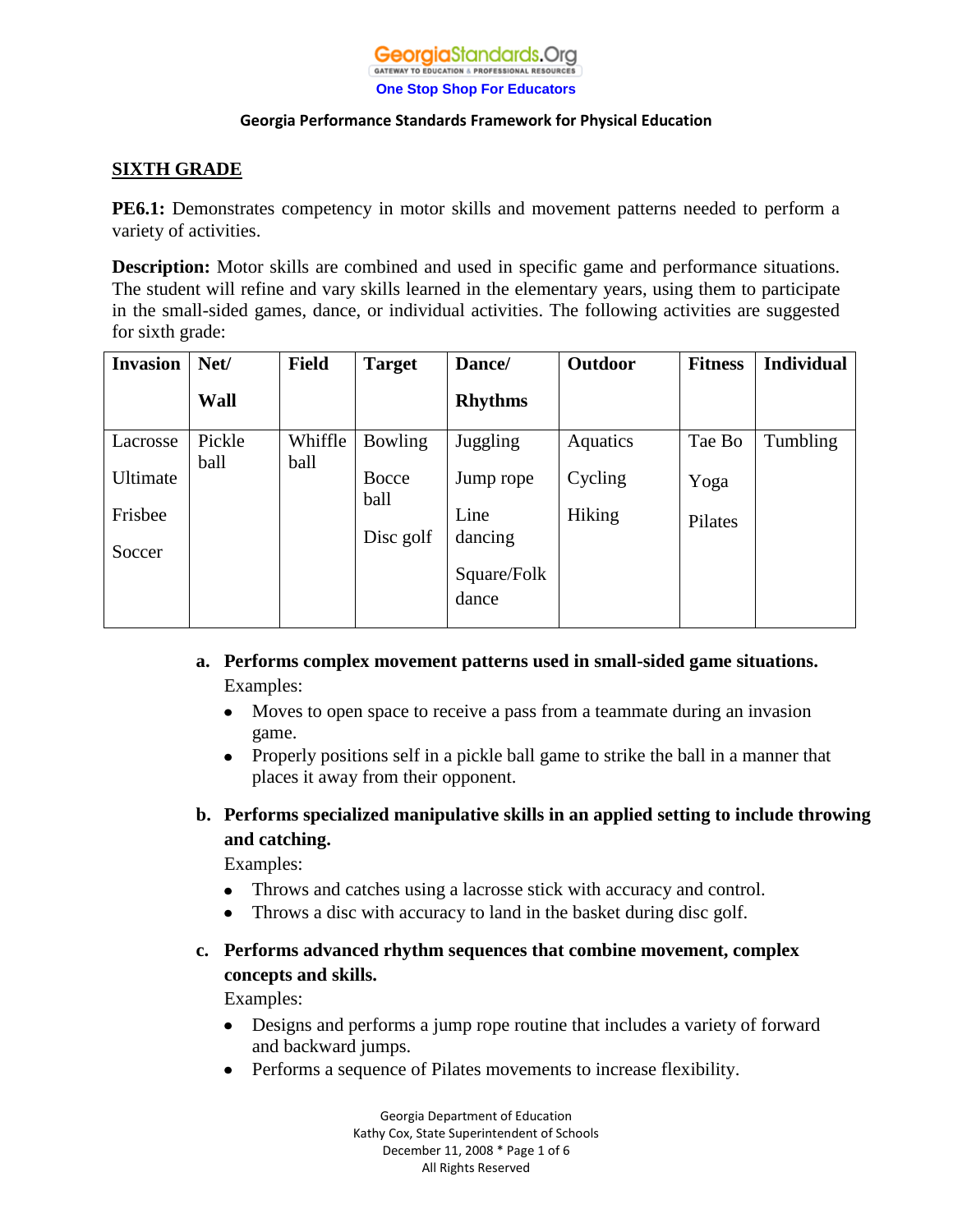

## **SIXTH GRADE**

**PE6.2:** Demonstrates understanding of movement concepts, principles, strategies, and tactics as they apply to the learning and performance of physical activities.

**Description:** Students can identify principles of practice and conditioning that enhance movement performance. They have higher levels of understanding and movement skills are more automatic. They are able to demonstrate basic concepts of strategies in game play and perform basic rhythmic patterns.

### **Elements:**

**a. Identifies concepts that apply to the movement and sports skills being practiced.**

Examples:

- Identifies proper warm-up and cool-down techniques and reasons for using  $\bullet$ them.
- Throws a softball different distances using varied trajectories and amounts of  $\bullet$ force.
- **b. Knows the difference between massed and distributed practice and the advantages of each.**

Examples:

- Maintains a log of practice attempts for throwing a softball at a target and;  $\bullet$
- Compares and/or contrasts differences in successful throws from first attempts to last attempts.
- Practices a table tennis serve multiple times against a wall to perfect top and back spin.
- **c. Describes basic strategies for offense and defense in small sided game play.** Examples:
	- Explains defensive position in relationship to the offensive player while playing defense in basketball.
	- Describes a "give and go" in soccer to attempt an open shot on goal.
- **d. Identifies steps correctly to perform a rhythmic pattern.** Examples:
	- Performs a folk or line dance.
	- Designs a Tae Bo routine.

Georgia Department of Education Kathy Cox, State Superintendent of Schools December 11, 2008 \* Page 2 of 6 All Rights Reserved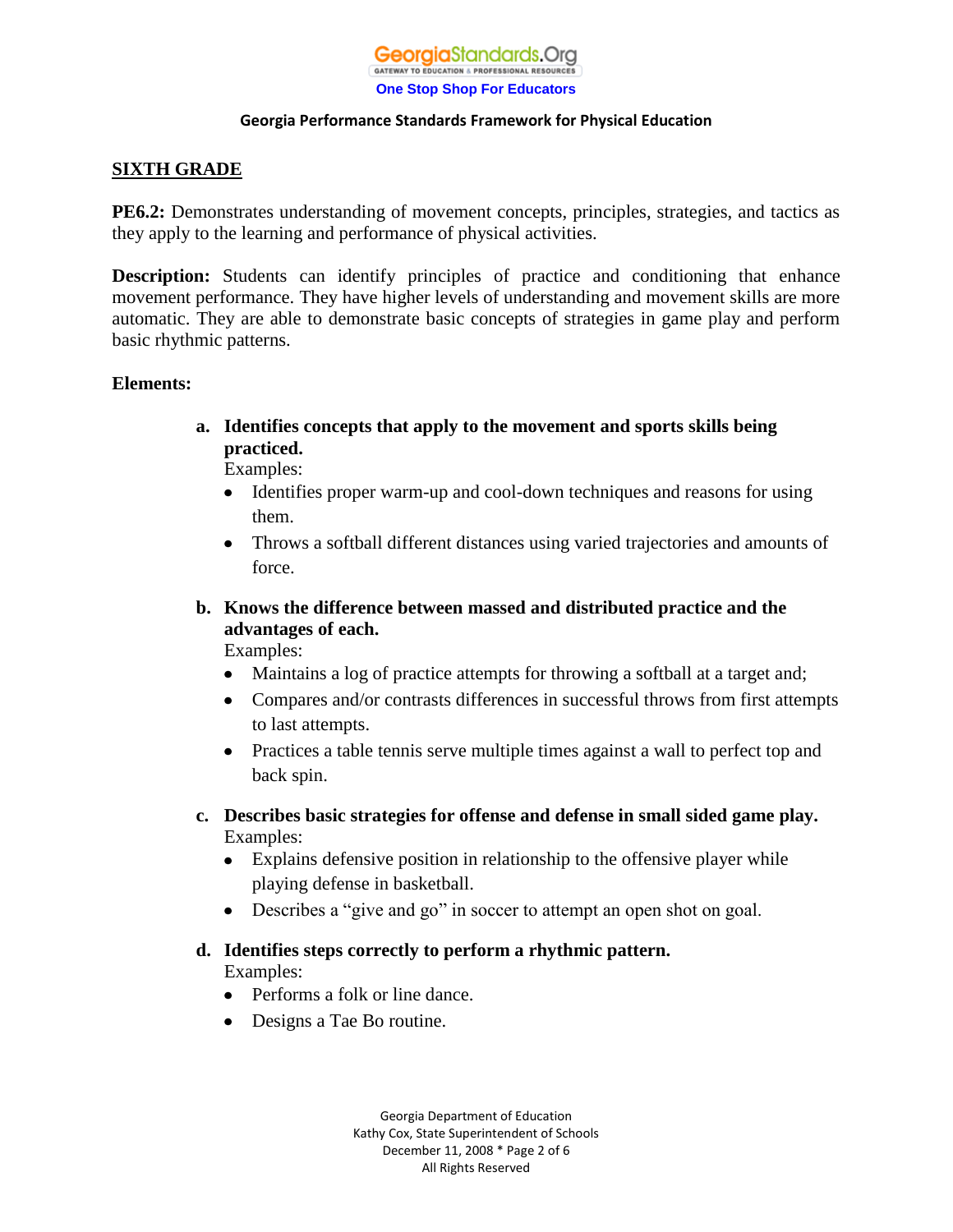

## **SIXTH GRADE**

**PE6.3:** Participates regularly in physical activity.

**Description:** Students participate in physical activities that provide important opportunities for challenges with the goal of voluntary participation outside of class. Physical activity choices are based on personal interests and the desire to maintain an active lifestyle.

### **Elements:**

- **a. Identifies opportunities in school and community to be physically active.** Example:
	- $\bullet$ Completes a list of physical activities in which one can participate at school and outside the school setting.
	- Lists intramural activities within the school and community recreational opportunities available for participation based on student's interest.
	- Provides examples of or participates in a running club outside of school.  $\bullet$
- **b. Participates in a variety of activities that result in a physically active lifestyle.** Example:
	- Participates in school sponsored intramural activities. (i.e. jump rope, team handball, ultimate Frisbee).
	- Goes cycling on a local bicycle trail.
	- Students with disabilities participate in Special Olympics and/or Metro  $\bullet$ Miracle league.
	- Regularly exercises at home or in a fitness center.  $\bullet$
	- Trains for a local 5K race. $\bullet$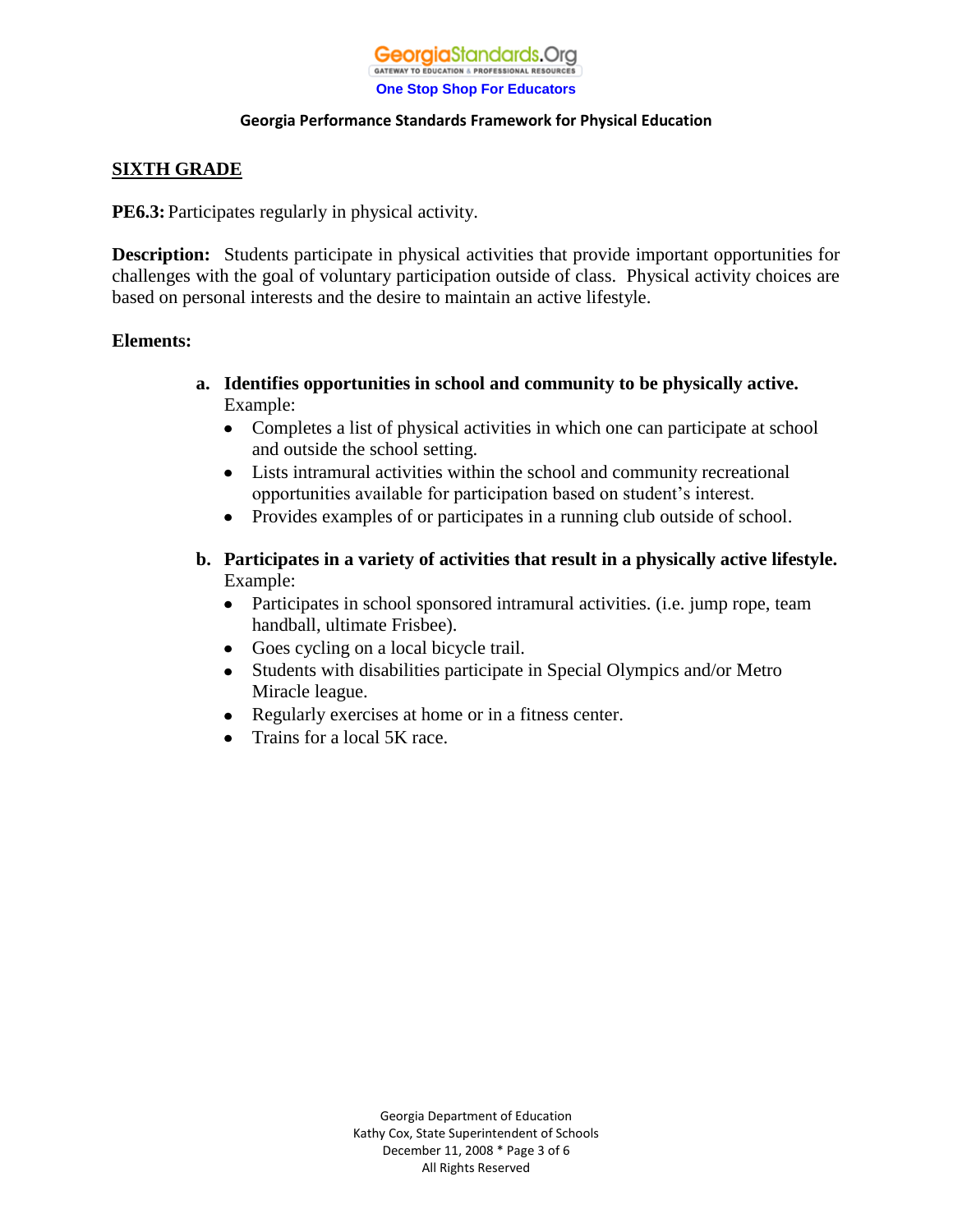

# **SIXTH GRADE**

**PE6.4:** Achieves and maintains a health-enhancing level of physical fitness.

**Description:** Sixth grade students should be able to participate in moderate to vigorous physical activity in a variety of settings for longer periods of time than during the elementary years. Students are able to apply the components of fitness and explain how these relate to their overall fitness status. With teacher assistance, students are able to assess their personal fitness status and use information from fitness assessments to determine current levels of fitness and increase current levels of fitness. They participate in physical activities addressing each component of health-related fitness with the focus at this grade level being on flexibility. They will use this information to develop a plan to improve or maintain flexibility.

### **Elements:**

- **a. Participates in criterion-referenced fitness assessments (e.g. Fitnessgram) with close teacher guidance and supervision and identifies ways to improve flexibility.**  Examples:
	- Compares criterion-referenced test scores to determine current fitness levels.
	- Participates in pre and post criterion-referenced tests to measure improvement  $\bullet$ and increase current levels of fitness.
- **b. Identifies the basic principles of training to improve physical fitness.** Examples:
	- Explains the importance of frequency while improving fitness.
	- Explains why a muscle should be warm in order to improve flexibility.
- c. **Participates in activities designed to improve or maintain flexibility.** Examples:
	- Participates in yoga classes to measure progress towards healthy fitness standards for flexibility.
	- Demonstrates proper warm-up and cool-down techniques specific to class  $\bullet$ activities.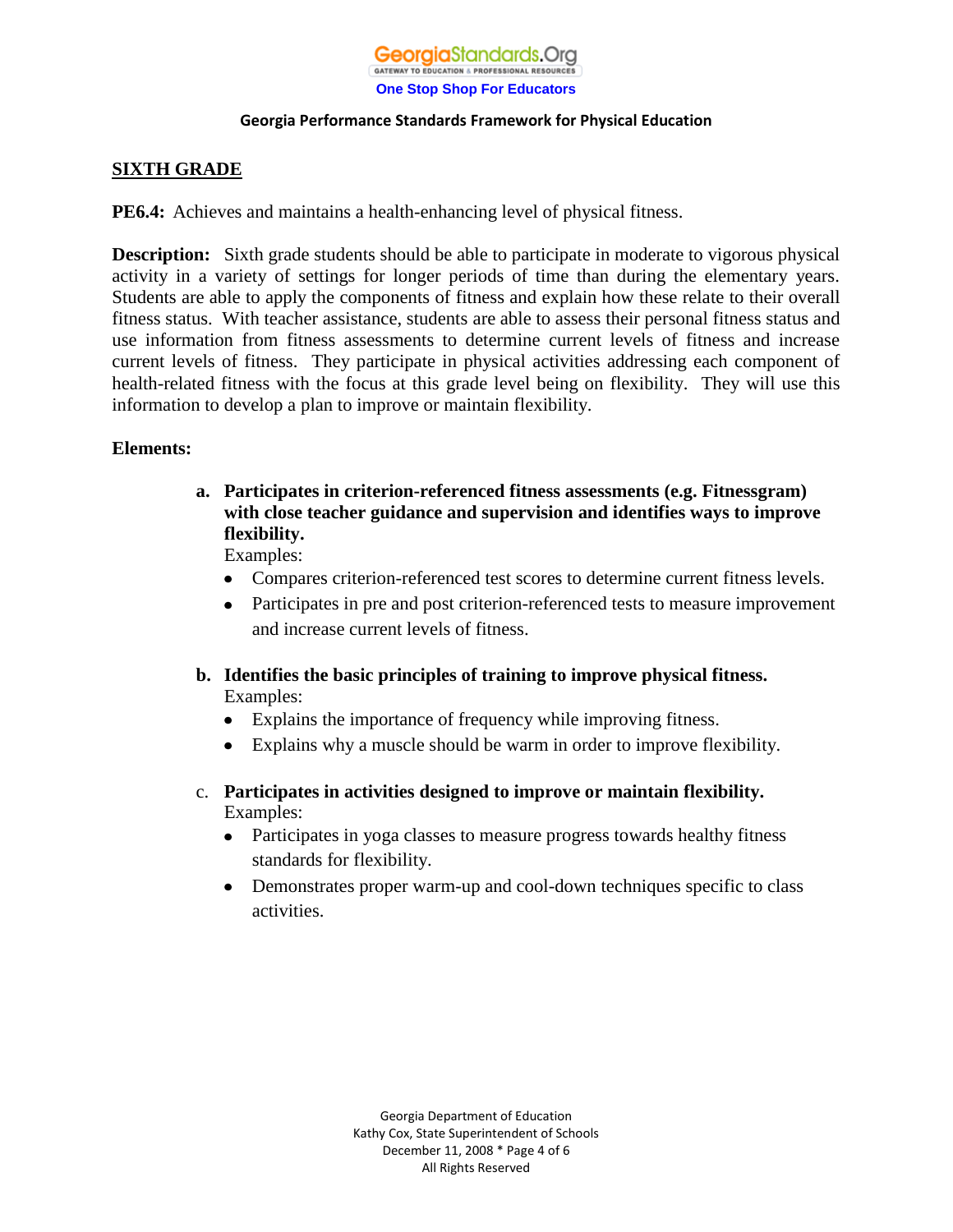

## **SIXTH GRADE**

**PE6.5:**Exhibits responsible personal and social behavior that respects self and others in physical activity settings.

**Description:** Students identify the reasons for establishing rules, procedures, and etiquette that create a safe environment for various activities. They work cooperatively to accomplish group or team goals in both cooperative and competitive activities. Students are expected to work independently to complete assigned tasks.

### **Elements:**

**a. Participates responsibly by following rules and making appropriate decisions.**

Examples:

- Participates successfully within the rules of a small sided game.
- Works independently at a vigorous level during fitness stations.
- **b. Identifies and demonstrates safe practices in the physical education setting.** Examples:
	- Voluntarily wears and uses appropriate safety gear.
	- Takes responsibility for setting up and breaking down equipment.
- **c. Identifies the importance of etiquette in physical activity.** Examples:
	- Takes a knee when a student injury is signaled.
	- Waits for entire group to tee off before leaving the tee area.